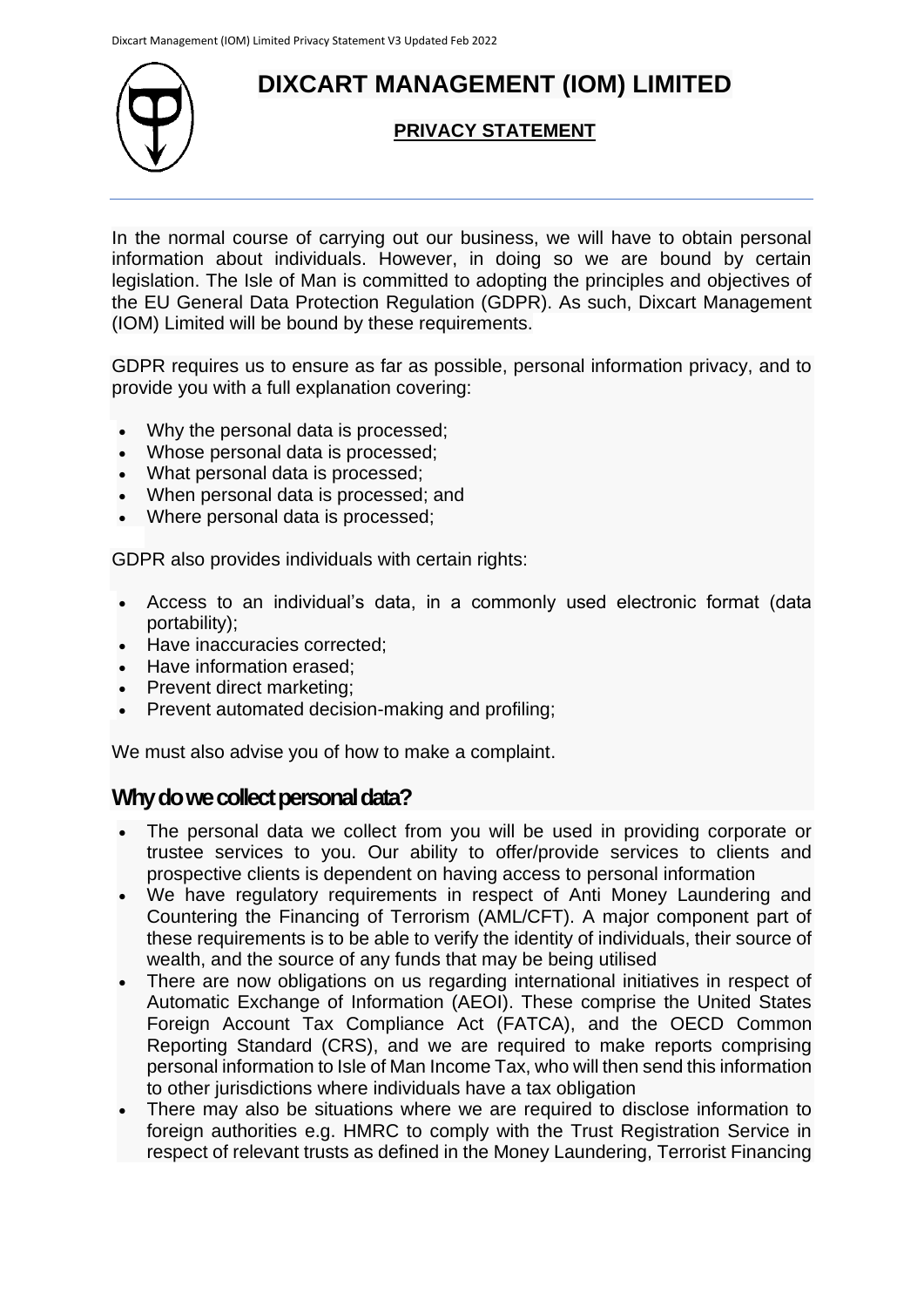and Transfer of Funds (Information on the Payer) Regulations 2017 as amended from time to time.

## **Whose personal data is processed?**

To enable us to provide our professional services as efficiently as possible, we will process personal data in respect of:

- Clients current, former and potential
- Business Contacts
- **Suppliers**
- **Complainants**
- Settlors, Protectors, Trustees & Beneficiaries (who in certain circumstances may be children)
- Controlling Persons of Entities
- Politically Exposed Persons, their families and associates
- Associates, Employees, Consultants of Client Entities

## **What personal data is processed?**

The GDPR requires us to advise you what type of personal information will be processed. In addition, we need to advise you how the information is obtained, and the legal basis upon which it is based.

- Name, address, telephone number, e-mail, nationality, date of birth, place of birth, the date on which an individual has acquired an interest in a legal entity and the nature of such interest, sourced from individuals themselves, internet searches (such as screening providers like World Check), social media and third-party introducers. The legal basis for this is AML/CFT, legislation such as the Bribery Act 2013 and the Beneficial Ownership Act 2017 as amended.
- Financial details, National Insurance numbers and individual tax reference numbers, which are primarily sourced from individuals themselves. The legal basis for this is AEOI.
- Know Your Client (KYC) and Client Due Diligence (CDD) information, comprising such things as passport, utility bill, driving licence, source of wealth, source of funds, and bank account details. These are generally sourced from individuals themselves or from third party introducers. The legal basis for this is AML/CFT, legislation such as the Bribery Act 2013.
- In certain circumstances we may hold information relating to criminal convictions/allegations or whether a person holds PEP (Politically Exposed Person) status, and this would normally be sourced through independent screening agencies. The legal basis for this is AML/CFT and legislation such as the Bribery Act 2013
- Where personal information is collected in respect of children (being anyone under the age of 13), it will be necessary for the parent or guardian to provide "explicit consent". Explicit consent has to be a positive indication of agreement to personal data being processed, and this is obtained from you when you sign any of application forms required by Dixcart Management (IOM) Limited which enable us to provide professional services to you.

## **When is personal data processed?**

We will obtain information from you at the start of our business relationship or potential business relationship, and moving forwards at any regulatory or contractual "trigger events".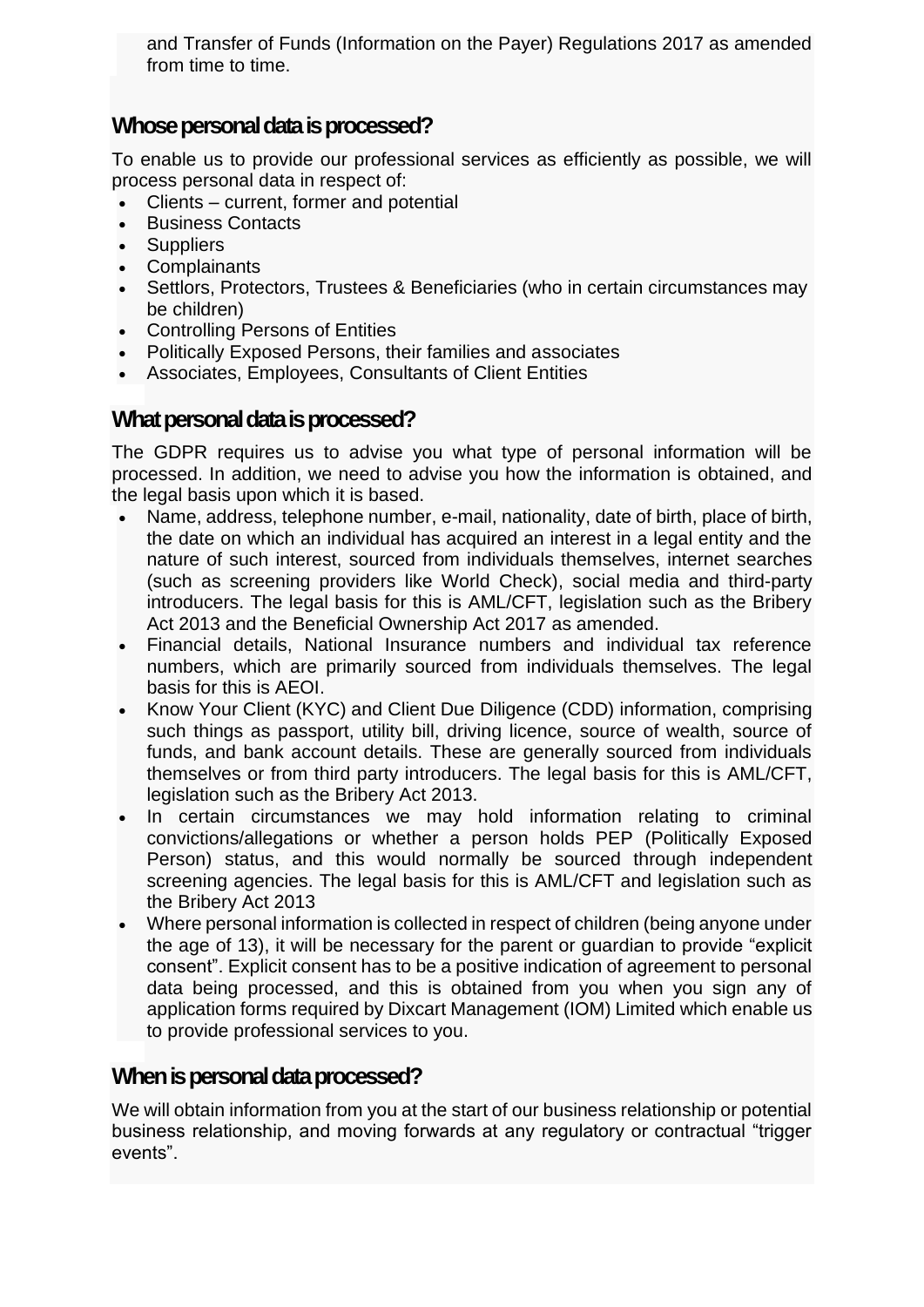A trigger event can be constituted by any of the following:

- Change of address
- Change of signatories
- Change of ownership or structure
- Change of name
- Substantial deposits (relative to expected activity)
- Forming a new company
- Any other significant change to the client's circumstances

Unless we receive written consent from yourself, we will not release any information about you to third parties. However, there are some exceptions to this where we are obliged to or may provide private information:

- On receipt of a Court Order
- To comply with an authorised request from a regulatory or financial investigative authority
- Where we are opening a bank account
- As required by requiatory audit requiations
- To comply with international agreements on AEOI
- To comply with the Beneficial Ownership Act 2017 as amended
- To comply with the Trust Registration Service
- To other members of the Dixcart group of companies including but not limited to its subsidiaries and its associated companies

We will retain your private information only for as long as is appropriate, and as required under regulation. In certain circumstances this regulatory period can be up to 18 years. These vary dependent on certain factors, and we would be happy to discuss these if you require.

At the end of the designated retention period, all private information held on whatever medium is destroyed.

### **Where is personal data processed?**

All current manual records are held at our registered office address, 4<sup>th</sup> Floor, 64 Athol Street, Douglas, Isle of Man, IM1 1JD.

Archived manual records are maintained by a  $3<sup>rd</sup>$  party provider within the Isle of Man.

Electronic records take the form of any of the Microsoft Office suite together with Adobe Acrobat and those held in our company secretarial software package. These are held on individual IT infrastructure situated in the Isle of Man.

Where electronic records are utilised, the systems/services used comprise:

- Servers based in the Isle of Man
- Replica (Business Continuity) servers based in the Isle of Man
- Messaging archive solution by a hosted provider

To assist with the protection of personal information Dixcart Management (IOM) Limited has firewalls in place, and additionally utilises software to protect against malware and unauthorised access to the information systems. We are also required to regularly monitor technological developments and cybercrime to maintain the confidentiality and integrity of the data held.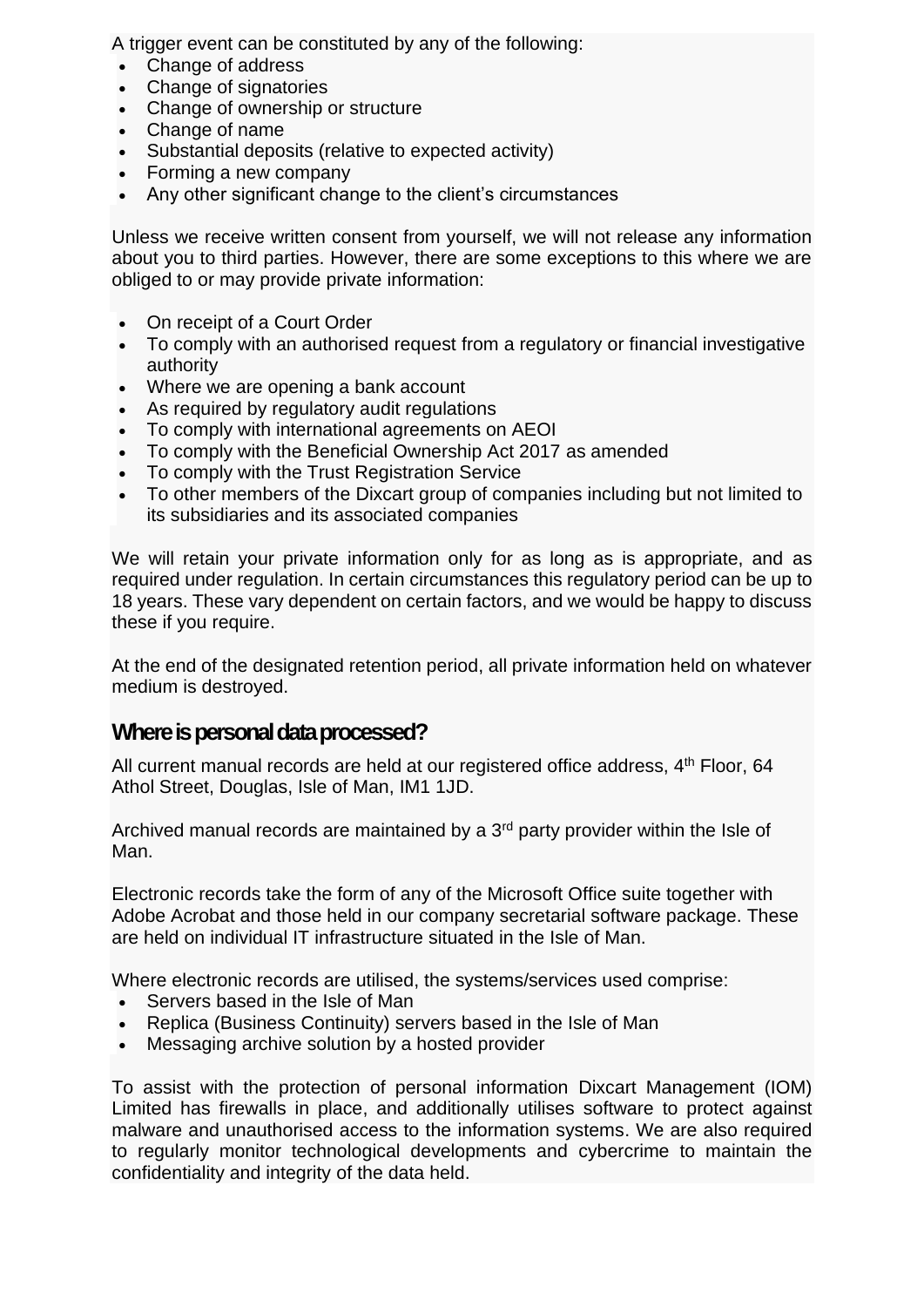## **Your rights**

### **Access Requests**

You are entitled to ask for details of any personal information that we hold. This will be provided as quickly as possible, but in any event, no later than 30 days after receipt of the request. We will not charge for accessing and providing you with the information.

At the same time, we will remind you of your rights which are to:

- Have your data provided in a commonly used electronic format (data portability);
- Have inaccuracies corrected:
- Have information erased;
- Prevent direct marketing;
- Prevent automated decision-making and profiling;

You may be asked to provide supporting documents to verify your identity before we are able to release the data to you.

### **Privacy breaches**

Should a privacy breach occur we will notify you directly as soon as possible following identification of the breach. This notification will include:

- Date of the Breach
- Description of the Breach comprising a general description of what happened
- Description of the information inappropriately accessed, collected, used or disclosed
- The steps taken so far to control or reduce the harm
- Future steps planned to prevent further privacy breaches
- Steps you might consider taking
- Contact details of the Information Commissioner
- Our contact details

#### **Complaints**

Should you feel it necessary to make a complaint, in the first instance this should be made in writing explaining the reasons for the complaint to:

Data Protection Officer Dixcart Management (IOM) Limited 4<sup>th</sup> Floor, 64 Athol Street **Douglas** Isle of Man IM1 1JD [gdpr.iom@dixcart.com](mailto:gdpr.iom@dixcart.com)

You will receive an acknowledgement of this within 7 working days. After the first week we will keep you informed of our progress until your complaint has been resolved. In exceptional circumstances where your complaint is particularly complex you will appreciate that matters may take longer to resolve. We will fully investigate the circumstances surrounding your complaint and notify you of the outcome of our investigation and of any action taken within 8 weeks.